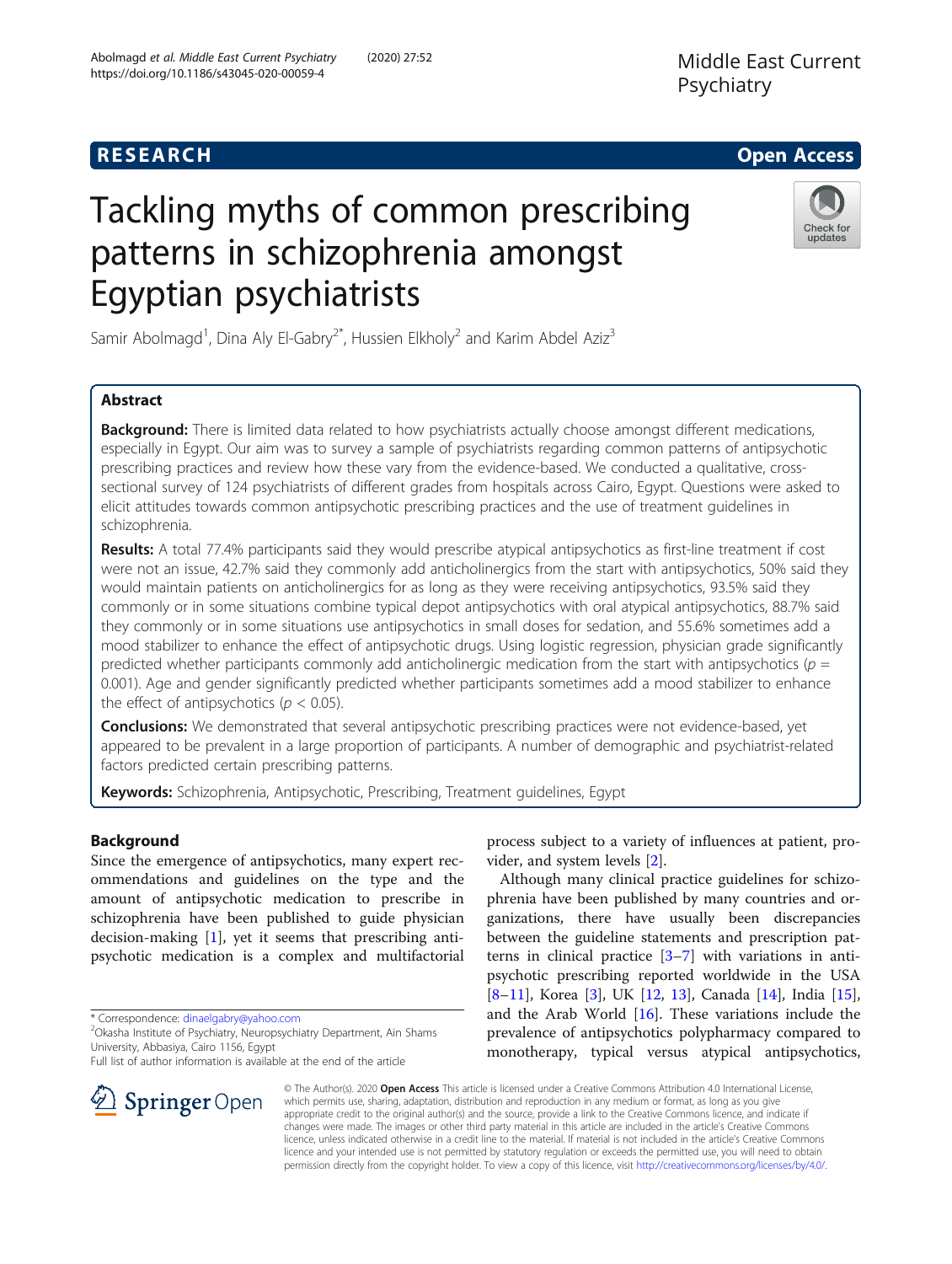preference of high-dose antipsychotics or depot antipsychotics, and anticholinergic co-prescribing [[17\]](#page-7-0).

A number of studies have examined the impact of patient characteristics on antipsychotic prescribing variations, such as demographic and clinical characteristics as race  $[6]$  $[6]$  $[6]$ , symptom severity  $[18]$ , duration of illness  $[19]$  $[19]$ , or drug-related factors such as the availability and cost in different healthcare settings, the introduction of atypical antipsychotics with improved adverse effect profile, and efficacy or physician-related factors [[7\]](#page-6-0) such as order of introduction, ease of use, prescribers' idiosyncratic beliefs, marketing efforts [[20](#page-7-0)], different level of awareness and recognition due to cultural variances, insufficient education regarding the etiology, and management of psychiatric disorders or simply because of differences in diagnosis [\[21\]](#page-7-0).

The divergence of clinical practices from evidencebased guidelines identifies pressing research questions raised by these variations [[20\]](#page-7-0) and leads us to wonder about factors affecting prescribing practices, and why guidelines are followed in some settings but not to others [\[22](#page-7-0)].

Surprisingly, to the best of our knowledge, there is limited data related to psychiatrists' decision-making on drug selection and on how psychiatrists actually choose amongst different medications [\[23\]](#page-7-0), especially in the Middle East in general and Egypt in particular. The limited research done so far points to the fact that current clinical practice in the Middle East differs from clinical recommendations [\[24](#page-7-0)].

Lately, this variation in practice has gained attention, partly because of the huge expenditures on antipsychotic medications [\[20\]](#page-7-0) which is relevant to a country with economic constraints like Egypt. Moreover, it has been suggested that inadequate prescribing is a cause of unnecessarily high relapse rates in patients with schizophrenia [\[25](#page-7-0)]. Inappropriate prescribing may not meet patients' needs, and this in turn may contribute to negative attitudes towards treatment and the service provider [[26](#page-7-0)].

Despite a high rate of antipsychotic polypharmacy prescribing in Egypt of 72.9% [\[27](#page-7-0)], only one previous study in Egypt has tried to investigate the antipsychotic prescribing attitudes of psychiatrists and their characteristics. This showed that a deep understanding of the content of clinical algorithms for guidelines was limited and did not exceed 37.5% of the psychiatrists surveyed [[28\]](#page-7-0). This raises concerns about some of the prescribing practices and attitudes amongst Egyptian psychiatrists which may not be supported by guidelines. Therefore, the aim of this study was to conduct a qualitative survey in a sample of Egyptian psychiatrists regarding common patterns of antipsychotic prescribing practices, and reviewing how these practices vary from the evidencebase for antipsychotic prescribing. We hypothesized that

there would be a variation between common antipsychotic prescribing practices and the evidence-base for them.

# **Methods**

# Participants

We conducted a qualitative, cross-sectional survey of 124 male and female psychiatrists of different grades from 6 universities and public and private psychiatric hospitals from across Cairo, Egypt. These 6 hospitals were the Cairo University Hospital, Ain Shams University Hospital, Abbasiya Psychiatric Hospital, Maadi Military Hospital, Azhar University Hospital, and Okasha Psychiatric Hospital. The inclusion criteria were that participants must be qualified medical practitioners, currently working in psychiatry, and have experience in working and prescribing for patients with schizophrenia.

## Tools

Participants were asked to fill out a paper questionnaire designed by the authors. They provided information about their age, gender, current grade, and years of clinical experience in psychiatry and the highest medical qualifications. They then answered a series of 12 questions designed to elicit attitudes towards common antipsychotic prescribing practices and the use of treatment guidelines in schizophrenia. These questions were about the participant's starting choice of antipsychotic medication in schizophrenia, attitude to cost considerations, attitude to dosing, attitude to combining antipsychotics, use of clozapine, use of anticholinergic medication, use of mood stabilizers, and use of antipsychotics for sedation and following treatment guidelines. A number of choices were given for each question, and participants were asked to choose the answer that most closely reflected their prescribing practice.

# Procedures

Ethical approval for the study was granted by the Ain Shams University Faculty of Medicine Ethical Committee. A local investigator for each site distributed and retrieved the questionnaires, which were then sent to the principal investigator for data extraction and analysis. Each questionnaire included a page detailing the nature and purpose of the study. The purpose of the questionnaire was explained to each participant and informed consent obtained. Data was collected anonymously between August 2015 and February 2017 with participation being entirely voluntary.

## Statistical analysis

Data was recorded and analyzed using the statistical package of social sciences SPSS for Windows, Version 24.0 (2016). All calculations were performed at 95%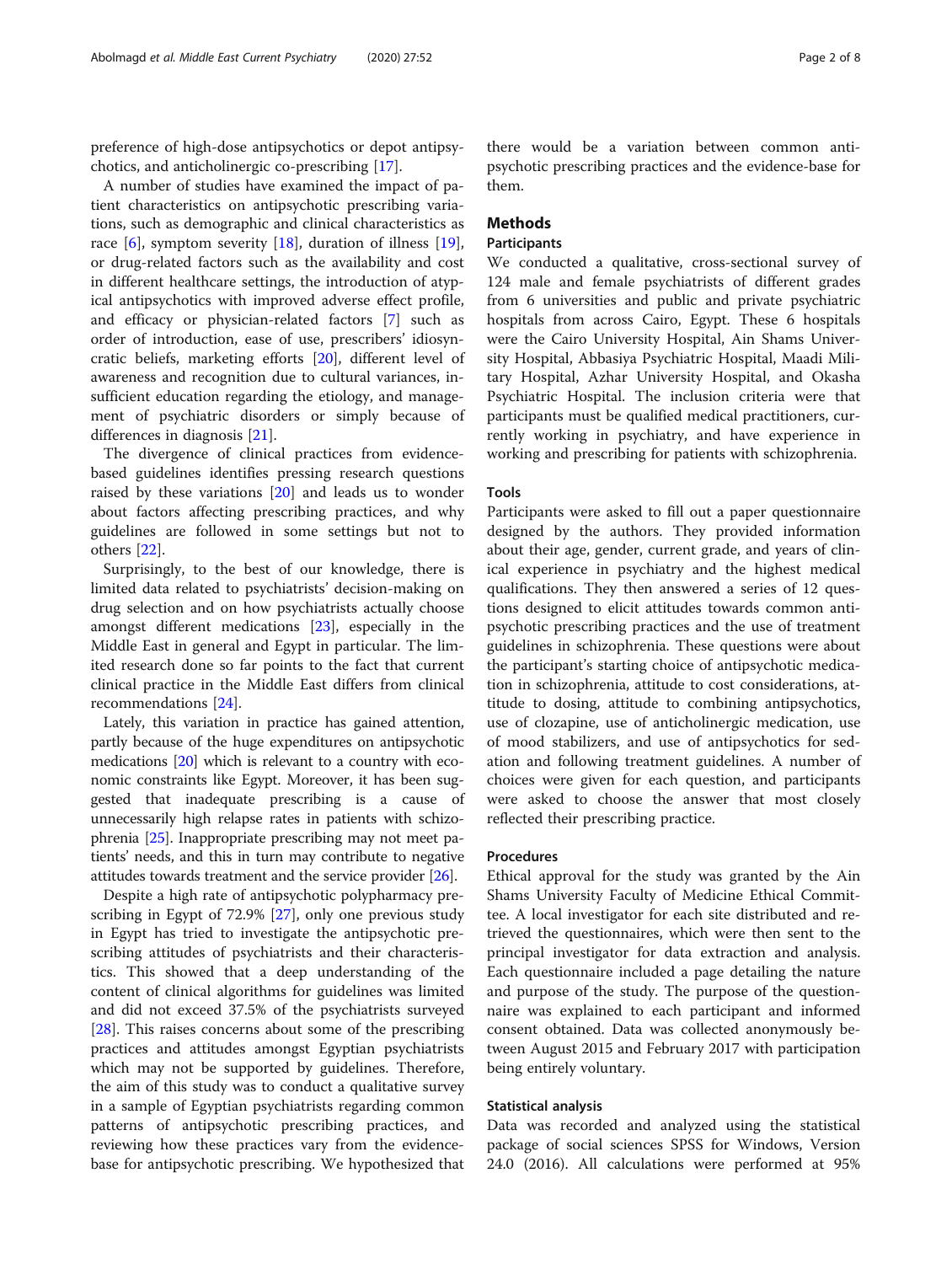confidence intervals, 0.80 power of the study, and alpha error of 0.05. The results were tabulated, grouped, and statistically analyzed using the following tests: mean and standard deviation (SD) for parametric numerical (quantitative) data, frequency, and percentage for nonnumerical (qualitative) data. Logistic regression analysis was used to measure the effect of factors that affect the occurrence of selected responses with high frequency. A  $p$  value of  $< 0.05$  was considered statistically significant.

# Results

# Psychiatrists' characteristics

Of the 124 participants in the study, 63 subjects were male (53.8%) and 54 subjects were female (46.2%). The mean age of the sample was  $32.81$  years (SD = 7.36). Table 1 summarizes the sample characteristics also as regards current grade, years of experience, and the highest qualifications in psychiatry.

# Patterns of antipsychotic prescribing

Table [2](#page-3-0) shows the distribution of responses to each question about common prescribing practices for patients with schizophrenia. This shows a high rate of frequency of responses that are not evidence-based from the current literature or from guidelines. A total of 96 (77.4%) participants said they would prescribe atypical antipsychotics as first-line treatment if cost were not an

## Table 1 Characteristics of the sample

|                                                  | Mean          | <b>SD</b> |
|--------------------------------------------------|---------------|-----------|
| Age ( $N = 113$ , missing = 11)                  | 32.81         | 7.36      |
| Gender ( $N = 117$ , missing = 7)                | $N = 117$     | $\%$      |
| Male                                             | 63            | 53.8      |
| Female                                           | 54            | 46.2      |
| Current grade ( $N = 120$ , missing = 4)         | $N = 120$     | $\%$      |
| Resident                                         | 49            | 39.5      |
| Specialist                                       | 54            | 43.5      |
| Consultant                                       | 15            | 12.1      |
| Professor                                        | $\mathcal{P}$ | 1.6       |
|                                                  | Mean          | <b>SD</b> |
| Years of experience ( $N = 108$ , missing = 16)  | 7.24          | 7.39      |
| Highest qualification ( $N = 118$ , missing = 6) | $N = 118$     | $\%$      |
| <b>MBBCh</b>                                     | 33            | 26.6      |
| Diploma                                          | 19            | 15.3      |
| <b>Masters</b>                                   | 45            | 36.3      |
| MD/PhD                                           | 13            | 10.5      |
| MRCPsych/FRCPsych                                | 3             | 2.4       |
| Eqyptian board                                   | $\mathcal{P}$ | 1.6       |
| Arab board                                       | 3             | 2.4       |
| American board/others                            | 0             | 0         |

issue, 53 (42.7%) said they commonly add anticholinergic medication from the start with antipsychotics, 62 (50%) said they would maintain patients on anticholinergic medication for as long as they were receiving antipsychotics, 116 (93.5%) said they commonly or in some situations combine a typical depot antipsychotic with an oral atypical antipsychotic, 110 (88.7%) said they commonly or in some situations use an antipsychotic in a small dose for sedation, and 69 (55.6%) sometimes add a mood stabilizer to enhance the effect of antipsychotic drugs.

# Demographic and psychiatrists characteristics predicting high-frequency responses

Logistic regression analysis was carried out for demographic and psychiatrists-related factors to evaluate whether these factors affect the occurrence of high-frequency responses that are not evidence-based (Table [3](#page-5-0)). The regression coefficient shows the effect of each variable after controlling the effect of other variables in the model. The current grade was a significant predictor for the response that participants commonly add anticholinergic medication from the start with antipsychotics ( $p = 0.001$ ). Age and gender were significant predictors for the response that participants sometimes add a mood stabilizer to enhance the effect of antipsychotic drugs ( $p < 0.05$ ).

# **Discussion**

This study included 124 psychiatrists from the different public, private, and university hospitals in Egypt. Taking into consideration that the total number of psychiatrists registered in Egypt is around 1100 psychiatrists (Egyptian Psychiatrists Association, personal communication, 2018) with many these working outside the country [\[29](#page-7-0)], we could conclude that our results reflect an insight into the common prescribing attitudes amongst Egyptian psychiatrists and might be considered an initial step to generate national-level data to understand the prescription patterns of psychiatrists practicing in Egypt.

# Atypical versus typical antipsychotics

The controversy about the marketing claims of the atypical antipsychotics superior efficacy and fewer side effects compared to typicals [\[30](#page-7-0)] started around the year 2000 [\[31](#page-7-0)] followed by the two effectiveness trials (CATIE and CUtLASS) comparing atypicals and typicals and which provided confirmation that there was no clear difference between both groups either in effectiveness or quality of life [\[32](#page-7-0), [33\]](#page-7-0). This is reflected in most current international guidelines (e.g., NICE guidelines, Maudsley Prescribing Guidelines) which recommend that no one antipsychotic is preferred over another and that prescribing is based mainly on patient choice and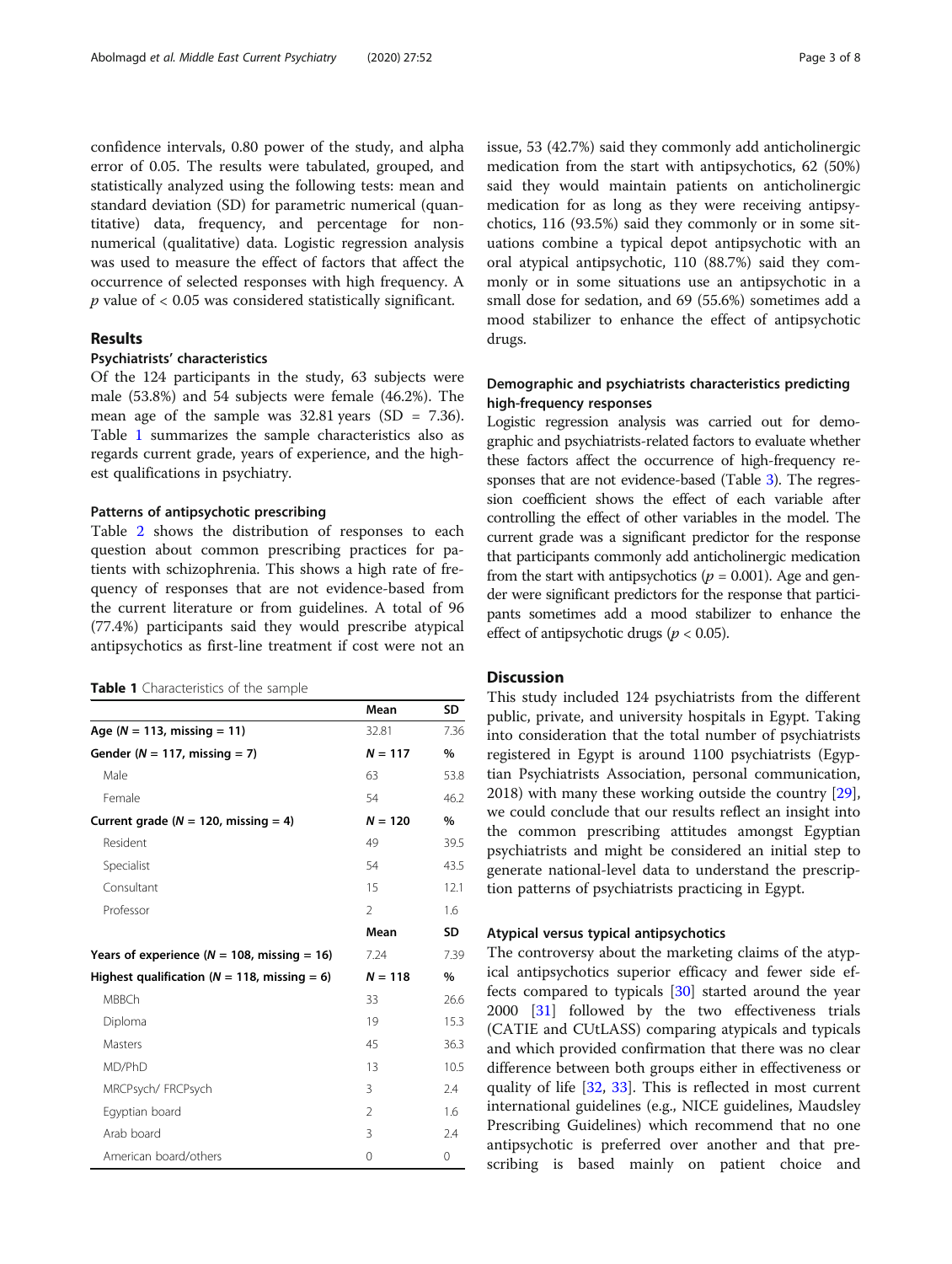<span id="page-3-0"></span>Table 2 Frequency of distribution of responses to questions about prescribing practices for patients with schizophrenia

| <b>Table 2</b> Fiequency of distribution of responses to questions about prescribing practices for patients with scribbonierina       | $N = 124$      | $\%$           |
|---------------------------------------------------------------------------------------------------------------------------------------|----------------|----------------|
| Q1 When first prescribing an antipsychotic drug to a patient with schizophrenia, most of the time your choice is primarily guided by: |                |                |
| a- Your own experience                                                                                                                | 23             | 18.5           |
| b- Guidelines                                                                                                                         | 40             | 32.3           |
| c- Cost of the drug                                                                                                                   | 11             | 8.9            |
| d- Patient choice                                                                                                                     | 0              | $\overline{0}$ |
| e- Patients clinical profile                                                                                                          | 49             | 39.5           |
| f- Other                                                                                                                              | 1              | 0.8            |
| Q2 If cost was not an issue, what would be your preferred first line antipsychotic of choice for a patient with schizophrenia:        |                |                |
| a- Oral typical antipsychotic drug                                                                                                    | 8              | 6.5            |
| b- Oral atypical antipsychotic drug                                                                                                   | 96             | 77.4           |
| c- Combination of oral antipsychotics (eq typical+atypical, 2 typicals, 2 atypicals)                                                  | 6              | 4.8            |
| d- Depot antipsychotic-typical/atypical (circle one if preferred)                                                                     | 3              | 2.4            |
| f- Oral+depot                                                                                                                         | 1              | 0.8            |
| g- Clozapine                                                                                                                          | $\circ$        | 0              |
| h- No particular preference.                                                                                                          | 5              | 4.0            |
| g-Other                                                                                                                               | 5              | 4.0            |
| Q3 When prescribing a first line antipsychotic for a patient with schizophrenia, your starting dose is:                               |                |                |
| a- The minimum effective antipsychotic dose of the drug.                                                                              | 68             | 54.8           |
| b- A moderate antipsychotic dose of the drug.                                                                                         | 50             | 40.3           |
| c- The maximum antipsychotic dose of the drug.                                                                                        | 4              | 3.2            |
| Other                                                                                                                                 | 2              | 1.6            |
| Q4 Which of the following most closely reflects your practice in schizophrenia?                                                       |                |                |
| a- I never combine two or more antipsychotic drugs (eg typical+atypical, 2 typicals, 2 atypicals).                                    | 8              | 6.5            |
| b- I commonly combine two or more antipsychotic drugs.                                                                                | 35             | 28.2           |
| c- In some situations, I can combine two or more antipsychotic drugs.                                                                 | 80             | 64.5           |
| d- Not stated                                                                                                                         | 1              | 0.8            |
| Q5 Which of the following most closely reflects your practice in schizophrenia?                                                       |                |                |
| a- I never prescribe antipsychotic medications above the maximum dose.                                                                | 104            | 83.9           |
| b- I commonly prescribe antipsychotic medications above the maximum dose.                                                             | 3              | 2.4            |
| c- In some situations, I prescribe antipsychotic medications above the maximum dose.                                                  | 15             | 12.1           |
| d- Other                                                                                                                              | $\overline{2}$ | 1.6            |
| Q6 In your practice, when do you most commonly consider prescribing clozapine in schizophrenia:                                       |                |                |
| a-Never                                                                                                                               | 4              | 3.2            |
| b- First line                                                                                                                         | 1              | 0.8            |
| c- Second line                                                                                                                        | 15             | 12.1           |
| d-Third line                                                                                                                          | 74             | 59.7           |
| e-Other                                                                                                                               | 30             | 24.2           |
| Q7 Which of the following most closely reflects your practice?                                                                        |                |                |
| a- When prescribing antipsychotic drugs, I commonly add an anticholinergic from the start                                             | 53             | 42.7           |
| b- When prescribing antipsychotic drugs, I never add an anticholinergic from the start                                                | 12             | 9.7            |
| c- In some situations, I will add an anticholinergic from the start                                                                   | 56             | 45.2           |
| d- Other/not stated                                                                                                                   | 3              | 2.4            |
| Q8 Which of the following most closely reflects your practice?                                                                        |                |                |
| a- If I start an anticholinergic, I mostly maintain patients on them for as long as they are                                          | 62             | 50.0           |
|                                                                                                                                       |                |                |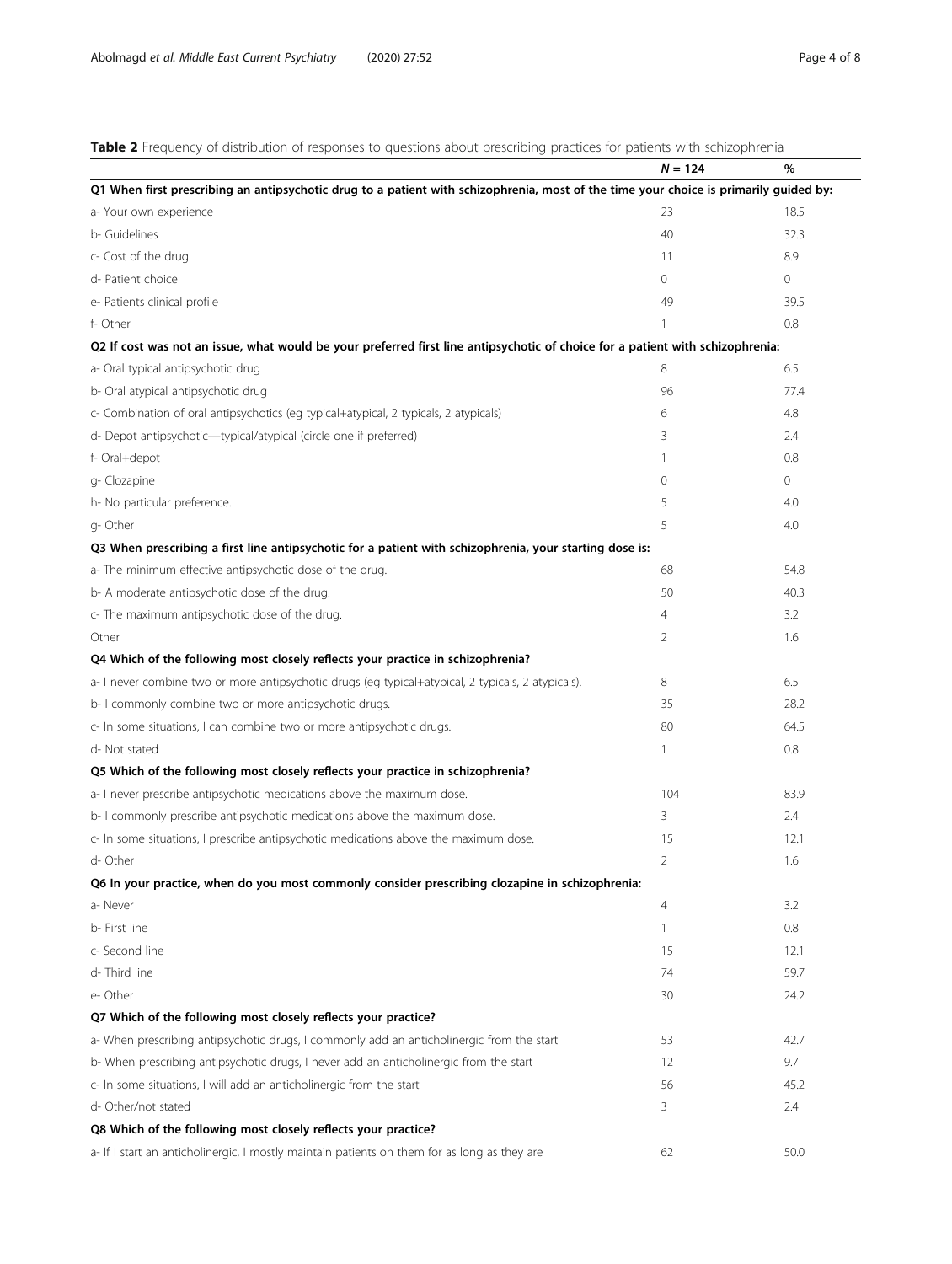# Table 2 Frequency of distribution of responses to questions about prescribing practices for patients with schizophrenia (Continued)

|                                                                                                                                                  | $N = 124$      | %    |
|--------------------------------------------------------------------------------------------------------------------------------------------------|----------------|------|
| receiving an antipsychotic                                                                                                                       |                |      |
| b- If I start an anticholinergic, I mostly discontinue them after several weeks while continuing<br>to maintain the patient on an antipsychotic. | 58             | 46.8 |
| c- Other/not stated                                                                                                                              | $\overline{4}$ | 3.2  |
| Q9 Which of the following most closely reflects your practice?                                                                                   |                |      |
| a- I never combine typical depot antipsychotic with an oral atypical antipsychotic                                                               | 6              | 4.8  |
| b- I commonly combine typical depot antipsychotic with an oral atypical antipsychotic.                                                           | 47             | 37.9 |
| c- In some situations I combine typical depot antipsychotic with an oral atypical antipsychotic.                                                 | 69             | 55.6 |
| d- Other/not stated                                                                                                                              | 2              | 1.6  |
| Q10 Which of the following most closely reflects your practice?                                                                                  |                |      |
| a- I never prescribe an antipsychotic in a small dose for sedation.                                                                              | 12             | 9.7  |
| b- I commonly prescribe an antipsychotic in a small dose for sedation.                                                                           | 55             | 44.4 |
| c- I sometimes prescribe an antipsychotic in a small dose for sedation.                                                                          | 55             | 44.4 |
| other/not stated                                                                                                                                 | 2              | 1.6  |
| Q11 Do you add a mood stabilizer to enhance the effect of the antipsychotics?                                                                    |                |      |
| a- I never add a mood stabilizer to enhance the effect of antipsychotic drugs                                                                    | 39             | 31.5 |
| b- I commonly add a mood stabilizer to enhance the effect of antipsychotic drugs                                                                 | 13             | 10.5 |
| c- I sometimes add a mood stabilizer to enhance the effect of antipsychotic drugs                                                                | 69             | 55.6 |
| d- Other/not stated                                                                                                                              | 3              | 2.4  |
| Q12 Do you refer to any specific treatment guidelines for your prescribing?                                                                      |                |      |
| a-No                                                                                                                                             | 44             | 35.5 |
| b-Yes                                                                                                                                            | 73             | 58.9 |
| c- Other/not stated                                                                                                                              | 7              | 5.6  |

medication tolerability rather than specifically recommending a class or individual antipsychotic as a first-line [[34,](#page-7-0) [35\]](#page-7-0).

Yet, our study showed that still 77% of psychiatrists preferred prescribing second-generation antipsychotics as first-line, if the cost was not an issue. This is in line with previous results in other developing countries as in Pakistan and India which showed that risperidone and olanzapine are the two most commonly prescribed antipsychotics by 88.69% of psychiatrists in India with haloperidol being the third most commonly preferred antipsychotic [[36\]](#page-7-0). Furthermore, a survey by Varghese [[37\]](#page-7-0) pointed out that amongst recently qualified postgraduate psychiatrists, there were few who were comfortable with using typical antipsychotics. On the other hand, a survey Pakistan reported that 81% of psychiatrists responded by choosing an atypical if they were hypothetically ill themselves [\[38\]](#page-7-0). The fact that although some of the newer drugs are associated with lower rates of extrapyramidal side effects (EPSE)/tardive dyskinesia, yet they are also linked to different and equally severe side-effects such as diabetes, with some of the newer drugs having similar rates of EPSE to the older drugs [[30\]](#page-7-0), and the absence of routine lab monitoring for

metabolic side effects in Egyptian public hospitals raises some concerns about the appropriateness of this prescribing attitude.

## Prophylactic anticholinergic drugs

Approximately half of our subjects declared that on prescribing antipsychotic drugs, they commonly add an anticholinergic from the start and would maintain patients on them as long as they were receiving an antipsychotic. Using logistic regression, the current grade significantly predicted prescribing of anticholinergics from the start with antipsychotics. This might be reflective of the current practice that during psychiatric training, junior doctors routinely add an anticholinergic when prescribing antipsychotics, in order to prevent some of the associated movement side-effects. This is in line with a previous study in Bahrain [[17\]](#page-7-0) which showed that anticholinergics are extensively co-prescribed along with both typical and atypical antipsychotics, a finding seen in other studies [[39](#page-7-0)–[42](#page-7-0)].

This might be related to various ideological beliefs and possible cultural and institutional practices [[43](#page-7-0)]. One of these factors is the idea of routinely prescribing an anticholinergic even in absence of extrapyramidal side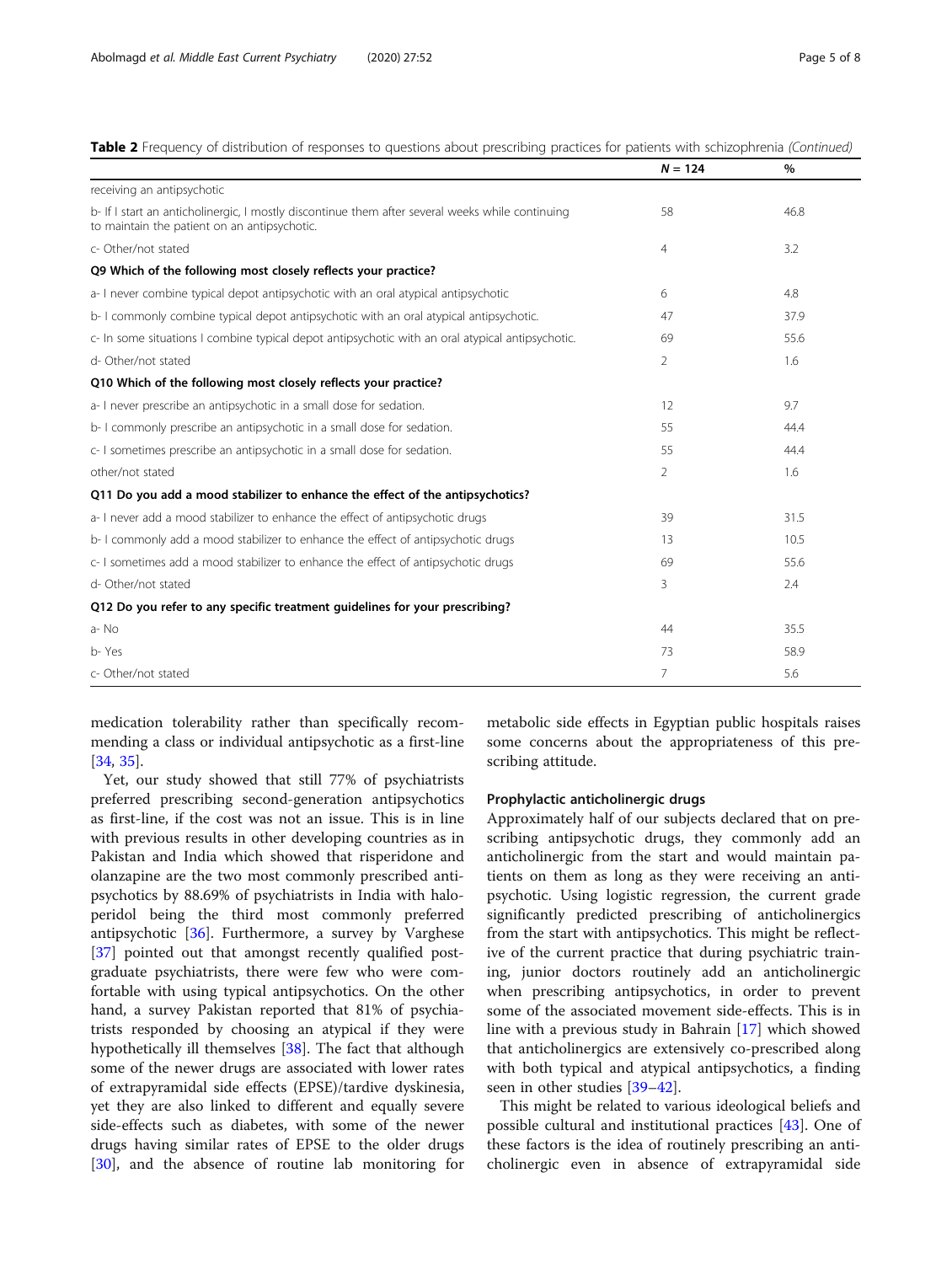<span id="page-5-0"></span>

| Table 3 Logistic regression analysis showing factors predicting |  |  |
|-----------------------------------------------------------------|--|--|
| responses with high frequency                                   |  |  |

| Q2b                   | B        | p        |  |
|-----------------------|----------|----------|--|
| Age                   | 0.015    | 0.549    |  |
| gender                | 0.240    | 0.581    |  |
| Years of Experience   | $-0.054$ | 0.123    |  |
| current grade         | 0.163    | 0.572    |  |
| highest qualification | 0.009    | 0.937    |  |
| Q7a                   | B        | p        |  |
| Age                   | $-0.012$ | 0.598    |  |
| gender                | $-0.368$ | 0.338    |  |
| Years of Experience   | 0.018    | 0.620    |  |
| current grade         | $-1.341$ | $0.001*$ |  |
| highest qualification | 0.298    | 0.058    |  |
| Q8a                   | B        | p        |  |
| Age                   | $-0.020$ | 0.325    |  |
| gender                | $-0.007$ | 0.985    |  |
| Years of Experience   | 0.041    | 0.195    |  |
| current grade         | $-0.008$ | 0.970    |  |
| highest qualification | $-0.046$ | 0.624    |  |
| Q9b                   | B        | p        |  |
| Age                   | $-0.001$ | 0.966    |  |
| gender                | 0.440    | 0.221    |  |
| Years of Experience   | 0.025    | 0.424    |  |
| current grade         | $-0.159$ | 0.509    |  |
| highest qualification | $-0.044$ | 0.659    |  |
| Q10b                  | B        | р        |  |
| Age                   | $-0.033$ | 0.123    |  |
| gender                | $-0.118$ | 0.739    |  |
| Years of Experience   | 0.037    | 0.233    |  |
| current grade         | $-0.038$ | 0.864    |  |
| highest qualification | 0.075    | 0.425    |  |
| Q11c                  | B        | p        |  |
| Age                   | 0.061    | $0.008*$ |  |
| gender                | 0.741    | $0.045*$ |  |
| Years of Experience   | $-0.014$ | 0.678    |  |
| current grade         | $-0.011$ | 0.962    |  |
| highest qualification | $-0.044$ | 0.642    |  |

B regression coefficient,  $p$   $p$  value

Statistically significant

effects (EPSE) to prevent any possible extrapyramidal symptoms. This commonly occurs in Egypt, especially in the private sector outpatient setting, where prophylactic anticholinergics are prescribed for fear that if any EPSEs occur, then patients would seek out another psychiatrist. Anticholinergics are also added to some atypical antipsychotics such as risperidone where extrapyramidal side effects appear to occur in 60% to 70% if the patients are taking doses greater than 6 mg/day [[44\]](#page-7-0). Another reason could be the widely held belief amongst Egyptian psychiatrists that the use of multiple drugs with different pharmacological actions is more effective, such as the common practice of adding anticholinergic to clozapine to mitigate clozapine-induced hypersalivation [\[45](#page-7-0)]. This therapeutic dilemma has been addressed by Gjerden et al. [\[46\]](#page-7-0) who viewed that anticholinergic use appears to be superfluous for at least one third of patients, and their use exceeded the incidence of EPSE [[47\]](#page-7-0), with chronic administration of anticholinergics contributing to the occurrence of tardive dyskinesia [\[48\]](#page-7-0).

On the other hand, anticholinergics should be used prudently because in addition to their well-known peripheral side-effects, they may worsen positive symptoms, appear to partially ameliorate negative symptoms, and are associated with impaired cognitive functioning [\[49](#page-7-0)], especially in the elderly [\[50\]](#page-7-0), which may add to the cognitive impairment caused by the illness itself and the use of antipsychotics [\[51](#page-7-0)], in addition to the potential for abuse [[52\]](#page-7-0).

## Use of antipsychotics for sedation

Other questionable practices include the prescribing of antipsychotics for sedation where most participants in our study reported using an antipsychotic in a small dose as a sedative drug. Unfortunately, this is practiced on a large scale amongst Egyptian psychiatrists where one multicentre study [\[24](#page-7-0)] showed that clozapine was frequently used in Egypt in comparison to other Arab Countries and especially in lower doses for sedation. It seems questionable at best and unethical at worst to subject patients to the hazards of the side effects (e.g., agranulocytosis, metabolic syndrome) of such a potent drug that is indicated only for use in resistant cases, just for the sake of sedation.

# Combining typical antipsychotic depots with atypical oral antipsychotics

Interestingly, approximately about one third (37.9%) of our subjects reported that they commonly combine typical depot antipsychotics with an oral atypical one and nearly half (55.6%) reported combining typical depot antipsychotics with an oral atypical antipsychotic in some situations. These findings are consistent with other studies and probably stem from the common practice of adding a depot medication in cases of non-compliance to the already given drug. Later, doctors and patients may have unrealistic expectations of benefits of such combinations and may be reluctant to stop the partially effective drug [[13\]](#page-7-0). However, combining typical depot with atypical oral or vice versa, points to the confusion that some doctors have about the mechanism of action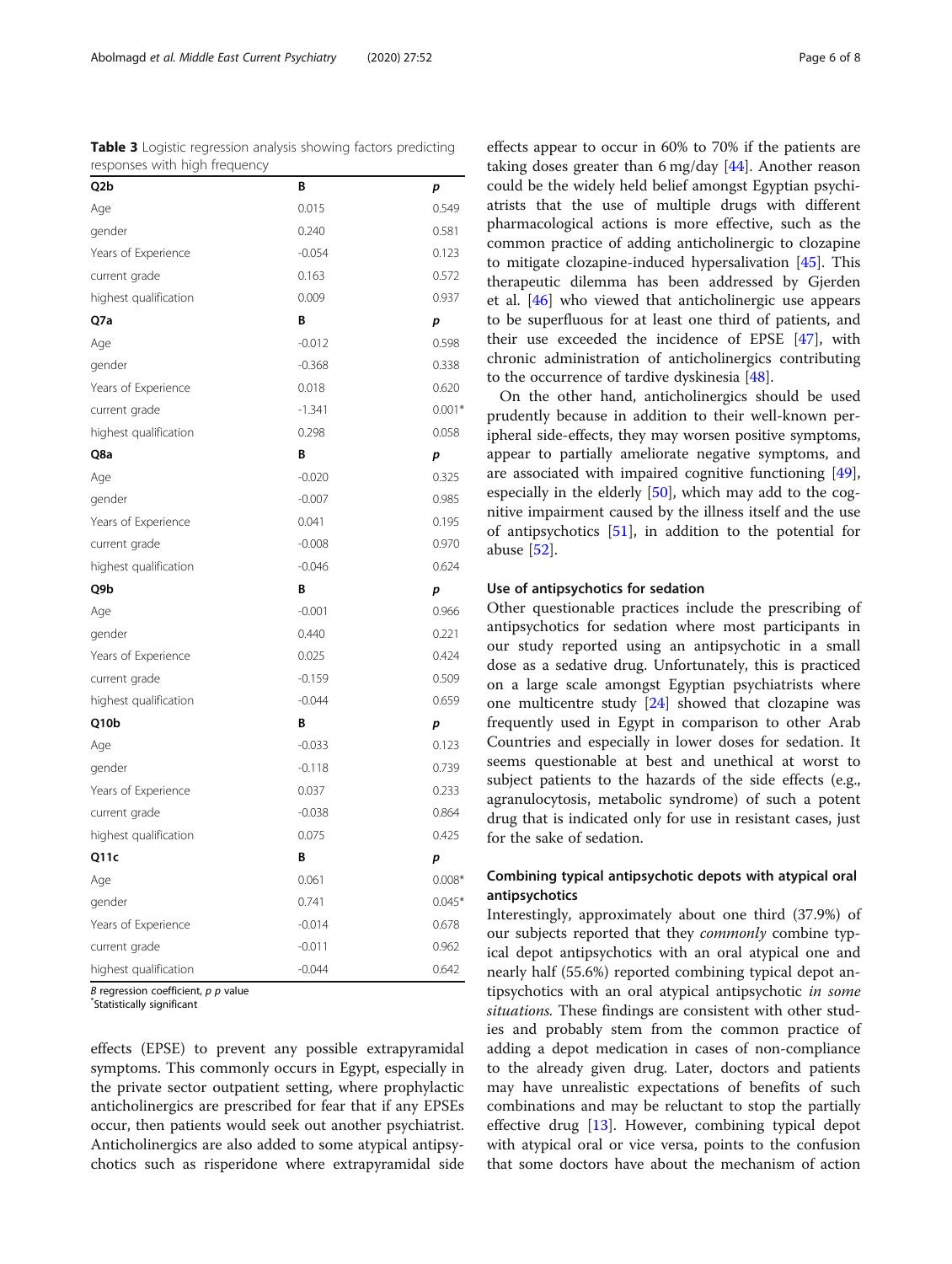<span id="page-6-0"></span>of these drugs, as co-prescribing typicals with atypicals will nullify potential benefits of the atypical drug.

This pattern of prescribing may also be explained by the availability and affordability of antipsychotics. This may differ according to whether patients are seen in the private sector or public sector, where atypical depot medication is very expensive and so are rarely prescribed in public hospitals [\[24](#page-7-0)], leaving psychiatrists with little option to using typical depot medications if patients need a long-acting drug.

# Adding a mood stabilizer to enhance the effect of antipsychotics

More than half of our subjects responded that they sometimes add a mood stabilizer to the prescribed antipsychotic. This is in line with evidence from the literature that shows that there is a total increase in the use of mood stabilizers in general (carbamazepine, lamotrigine, pregabalin, topiramate) and valproate in particular, for patients with schizophrenia despite there being limited evidence for their efficacy, safety, and regulatory approval [\[53](#page-7-0)]. Their use may stem from a desire to control impulsivity and aggression in some patients [\[54](#page-7-0)] or to control associated affective symptoms or for use in treatment-resistant cases. However, their effect on core psychotic features remains inconclusive [[55](#page-7-0)–[57](#page-7-0)].

## Limitations

Owing to its qualitative cross-sectional nature, our study should be considered primarily as an exploratory and distributive study. It is limited by the subjectivity of the questionnaire, which measures attitudes and not necessarily behavior. Ideally, we would have recruited a representative sample of patients into our study who are being treated by psychiatrists who are solely responsible for decisions about their medication and treatment to explore if there is a dissonance between attitude to prescribing and their practice. However, this was not possible owing to the hierarchical system especially in the educational institute in Egypt, where more than one psychiatrist are usually involved in treatment decisionmaking.

# Conclusions

Our study demonstrated that while attitudes to many prescribing practices for the majority of psychiatrists in this sample were reasonable and evidence-based, some of them were not, yet was prevalent in a large percentage of participants. Future work is required to further understand factors affecting psychiatrists prescribing attitudes in Egypt and if there is clear clinical justification for practices that may vary from international guidelines. It may also point to a need to consider developing local guidelines that address the circumstances of patients and psychiatrists in Egypt and take into consideration their social and cultural circumstances.

## Abbreviations

SPSS: Statistical Package for the Social Science; CATIE: Clinical Antipsychotic Trials of Intervention Effectiveness; CUtLASS: Cost Utility of the Latest Antipsychotic Drugs in Schizophrenia Study; NICE: National Institute of Clinical Excellence; EPSE: Extrapyramidal side effects

#### Acknowledgements

We wish to thank the subjects and volunteers who took part in this study.

## Authors' contributions

All authors contributed to the conception and design of the study. SA and HE contributed to the data collection and editing of the manuscript. DAE contributed to the data collection and write up of the manuscript. KAA contributed to the analysis of the data and editing of the manuscript. The authors read and approved the final manuscript.

## Funding

This project was self-funded.

#### Availability of data and materials

Available upon request.

#### Ethics approval and consent to participate

Ethical approval for the study was granted by the Ain Shams University Faculty of Medicine Ethical Committee. Informed consent was obtained for each participant.

#### Consent for publication

All authors approved the final manuscript for publication.

#### Competing interests

The authors declare no conflict of interest.

#### Author details

<sup>1</sup>Department of Psychiatry, Cairo University, Kasr Al Ainy Street, Cairo 11562 Egypt. <sup>2</sup> Okasha Institute of Psychiatry, Neuropsychiatry Department, Ain Shams University, Abbasiya, Cairo 1156, Egypt. <sup>3</sup>Department of Psychiatry College of Medicine and Health Sciences, United Arab Emirates University, PO Box 17666, Al-Ain, United Arab Emirates.

## Received: 8 September 2020 Accepted: 14 September 2020 Published online: 01 December 2020

#### References

- 1. McEvory JP, Scheifler PL, Frances A (1999) The expert consensus guidelines series: treatment of schizophrenia. J Clin Psychiatry 60:4–80
- 2. Davis PB, Yee RL, Millar J (1994) Accounting for medical variation: the case of prescribing activity in a New Zealand general practice sample. Soc Sci Med 39:367–374
- 3. Park S-C, Lee M-S, Kang S-G, Lee S-H (2014) Patterns of antipsychotic prescription to patients with schizophrenia in Korea: results from the Health Insurance Review & Assessment Service-National Patient Sample. J Korean Med Sci 29(5):719–728
- 4. Chen RS, Nadkarni PM, Levin FL, Miller PL, Erdos J, Rosenheck RA (2000) Using a computer database to monitor compliance with pharmacotherapeutic guidelines for Schizophrenia. Psychiatr Serv 51:791–794
- 5. Owen RR, Thrush CR, Kirchner JE, Booth BM (2000) Performance measurement for schizophrenia: adherence to guidelines for antipsychotic dose. Int J Qual Health Care 12:475–482
- 6. Lehman AF, Steinwachs DM (1998) Pattern of usual care for schizophrenia: initial results from the Schizophrenia Patient outcomes Research Team (PORT) client survey. Schizophr Bull 24:11–20
- 7. Young AS, Sullivan G, Burnam MA, Brook RH (1998) Measuring the quality of outpatient treatment for Schizophrenia. Arch Gen Psychiatry 55:611–617
- 8. Clark RE, Bartels SJ, Mellman TA, Peacock WJ (2002) Recent trends in antipsychotic combination therapy of schizophrenia and schizoaffective disorder: implications for State mental health policy. Schizophr Bull 28(l):75 -84, 2002